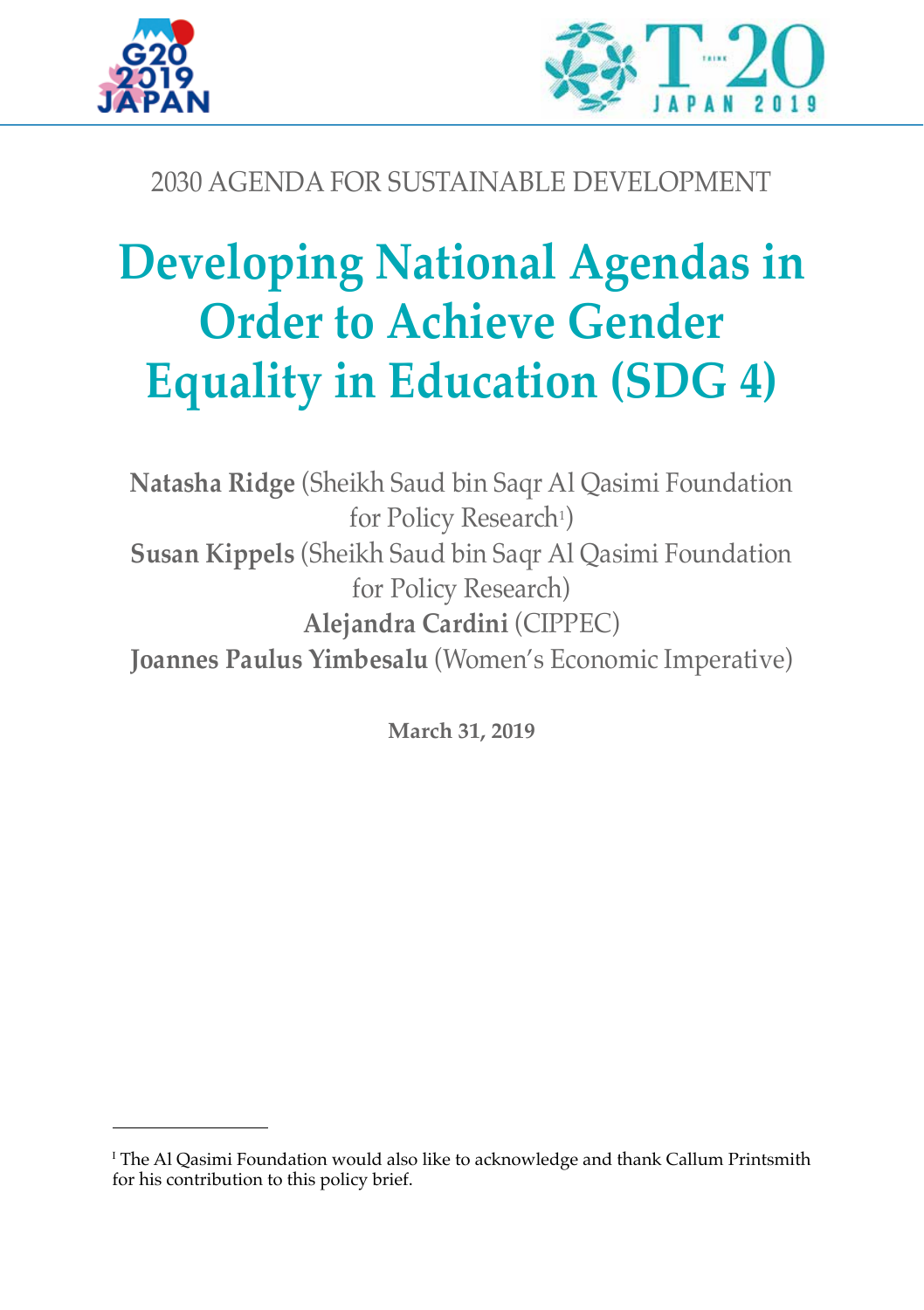



# **Abstract**

Approaches to addressing gender inequality in education are generally based on a one-size-fits-all model that has predominantly focused on girls' education. However, there are growing gender disparities in education impacting boys in regions, such as the Caribbean and Middle East. It is therefore necessary to take a more holistic look at gender and target those children who are most at risk of being unable to access "equitable quality education," (UN, 2018, p. 1). This brief calls for the establishment of baseline data and targeted interventions to benefit the most marginalized girls and boys in order to achieve gender equality in education.

*"Ensure inclusive and equitable quality education and promote lifelong learning opportunities for all"*- Sustainable Development Goal 4 (UN, 2018, p. 1)

## **Challenge**

Significant progress has been made in global education over the past two decades, in part due to the adoption of the Millennium Development Goals (MDGs) in 2000 which provided a universal framework for tackling educational inequality (United Nations, 2015). Since 2000, key advances have been made towards achieving universal primary education and halving the number of out-of-school children (UNDP, 2018). However, there are still key areas in the education sector, in particular relating to gender, that require continued attention.

While the gender gap in primary and secondary education is closing at the global level, a wide gap remains in tertiary education where only 4% of countries have attained parity (Global Education Monitoring Report [GEM] Report Team, 2018b). The 2018 Gender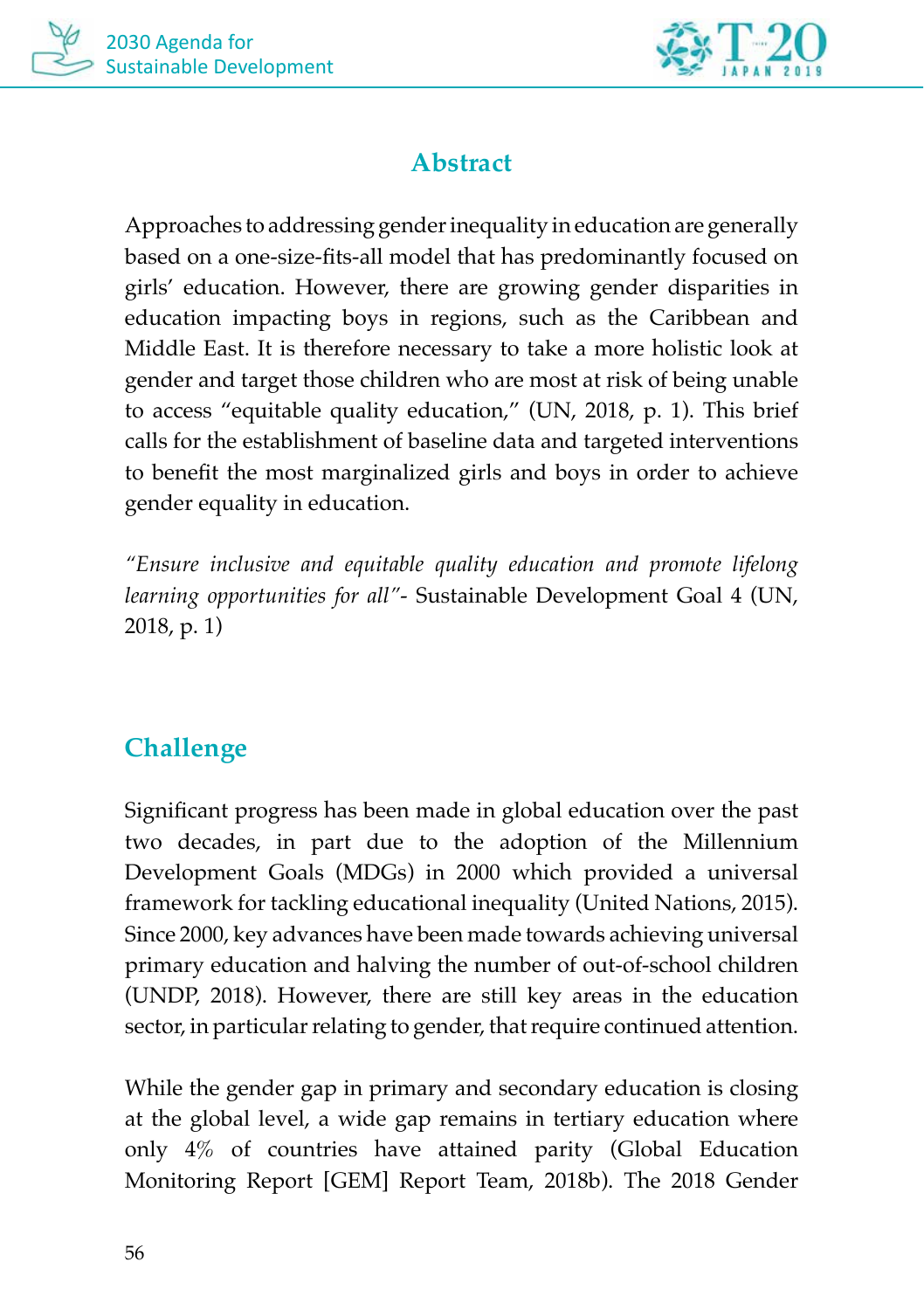

Review written by the GEM Report Team found that "66% of countries have achieved gender parity in primary education, 45% in lower secondary [,] and 25% in upper secondary" (p. 11). These figures, however, mask gender differences occurring at the regional levels, in addition to not capturing patterns in gender inequality that exist within the most marginalized groups.

Gender parity statistics vary greatly throughout regions and countries. While sub-Saharan Africa and Southern Asia are still experiencing large inequalities in relation to girls' education, other regions such as North Africa, West Africa, the Caribbean, Latin America, Europe, and North America are currently experiencing gender inequality in relation to boys (see Figure 1). $^{\rm 1}$ 

Research disaggregating the distribution of gender parity statistics has also shown that the per capita income of a country is also a determining factor (GEM Report Team, 2018b). Among low-income countries that have not attained gender parity in education, gender disparity is at the expense of girls, while in upper middle- and highincome countries it is at the expense of boys (GEM Report Team, 2018b; Psaki, McCarthy, & Mensch, 2017).<sup>2</sup>

 $<sup>1</sup>$  For example, in sub-Saharan Africa between 2010-2015, 86 females completed lower</sup> secondary education for every 100 males while in Latin America and the Caribbean, 93 males completed the level for every 100 females (GEM Report Team, 2018b).

<sup>&</sup>lt;sup>2</sup> In low-income countries, from 2010-2015, 66 females completed upper secondary education for every 100 males, in contrast to upper middle- and high-income countries where 91 males completed this level for every 100 females (GEM Report, 2018a).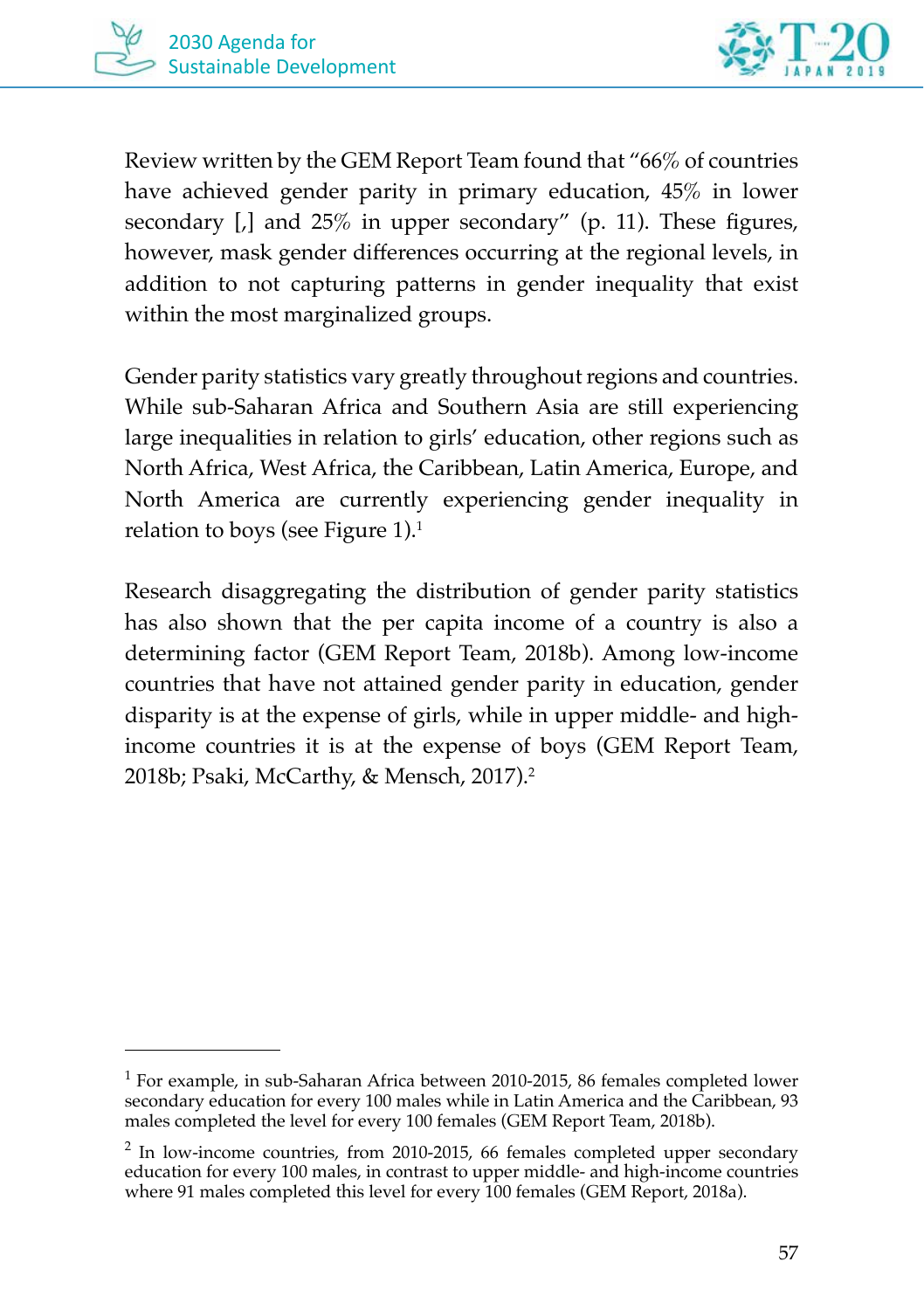

Figure 1: Adjusted gender parity index for selected education indicators, selected regions, 2010-2016.



Source: GEM Report Team analysis based on household survey data, 2018a, p. 3.3

Despite significant differences in patterns of gender equality, global agendas often overlook local, regional, and national realities. As such, countries need to develop context-based approaches to achieving gender parity and formulate educational priorities that address specific national (or even sub-national) contexts. These need to not only focus on disadvantaged women and girls, but also on disadvantaged men and boys where needed (see Ridge, 2012). A more nuanced approach to understanding gender disparities with respect to education would benefit the entire sector, as a one-size-fits-all

 $3$  The Report states that values for North Africa and West Asia refer only to low- and middle-income countries in the region and that the analysis is based on household survey data.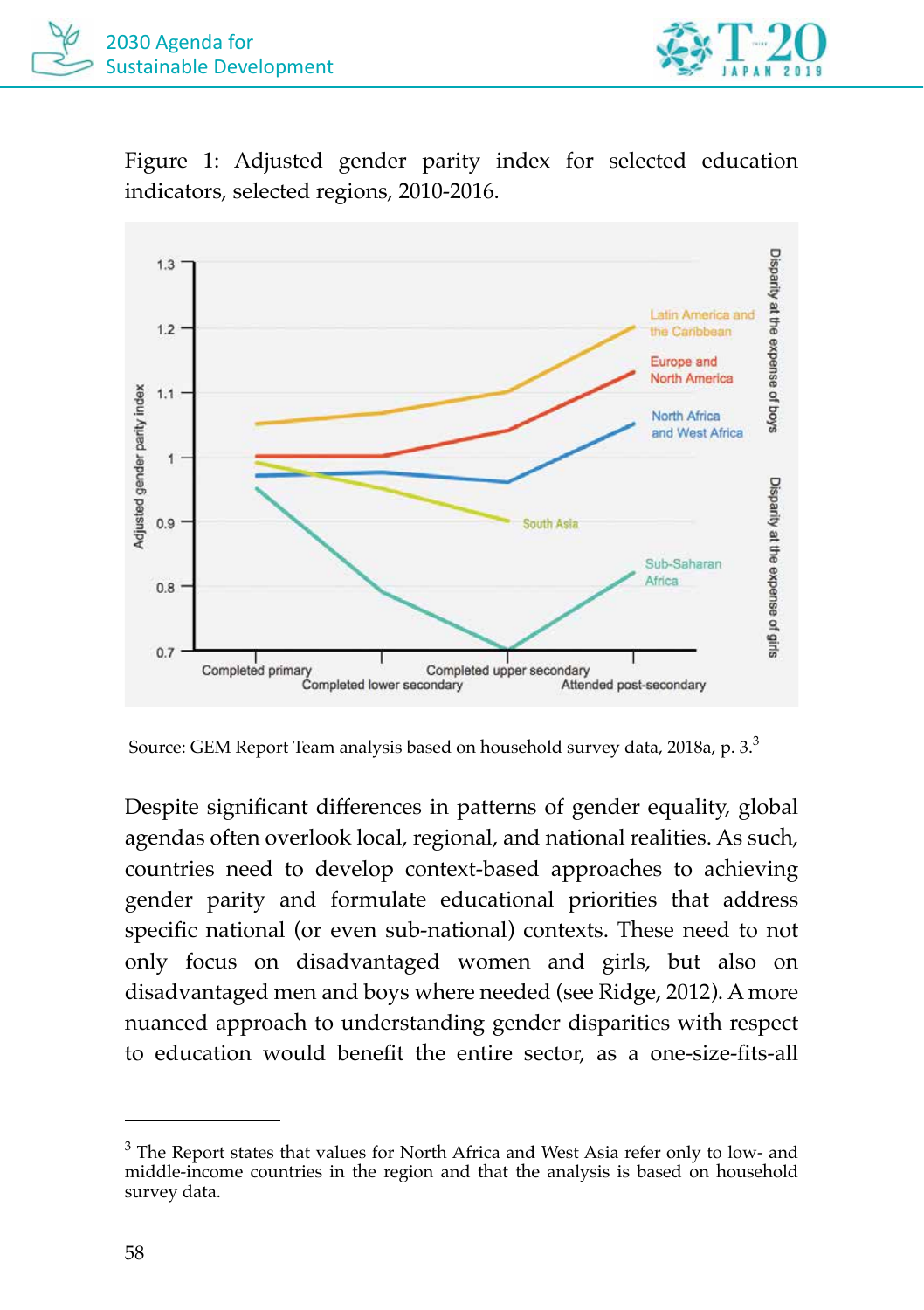



approach risks leaving certain populations neglected and in decline.

Governments should seek first to understand and map education patterns in gender inequality, then look at underlying structural factors, such as poverty, race, cultural norms, and geography. Following this, they can develop bespoke education initiatives for specific populations, in specific places, to achieve gender equality in Sustainable Development Goal 4 (SDG4).

## **Proposal**

Ensuring gender equality around the world remains crucial, and there is an opportunity for G20 member states to take action to address this in the education sector. With modest but strategic investment, the G20 member states can support the development and implementation of the first holistic gender policy frameworks to support more equitable education systems. While there is no exact formula for how to ensure gender equality in education, the hope is that G20 member states consider addressing gender disparities in education by working upwards from the local to the national to the global level.

#### **National-level Recommendations**

G20 member states can begin by understanding the specific issues related to gender and education in their own countries. Similar to recommendations at the global level, all countries need to have access to research to better understand their own educational contexts. Only once areas of need are identified and understood can targeted interventions be implemented. As gender equality issues are not confined only to education, there is also a need for multi-sectoral collaboration in terms of research and policy implementation. Governments, education institutions, businesses, philanthropic actors,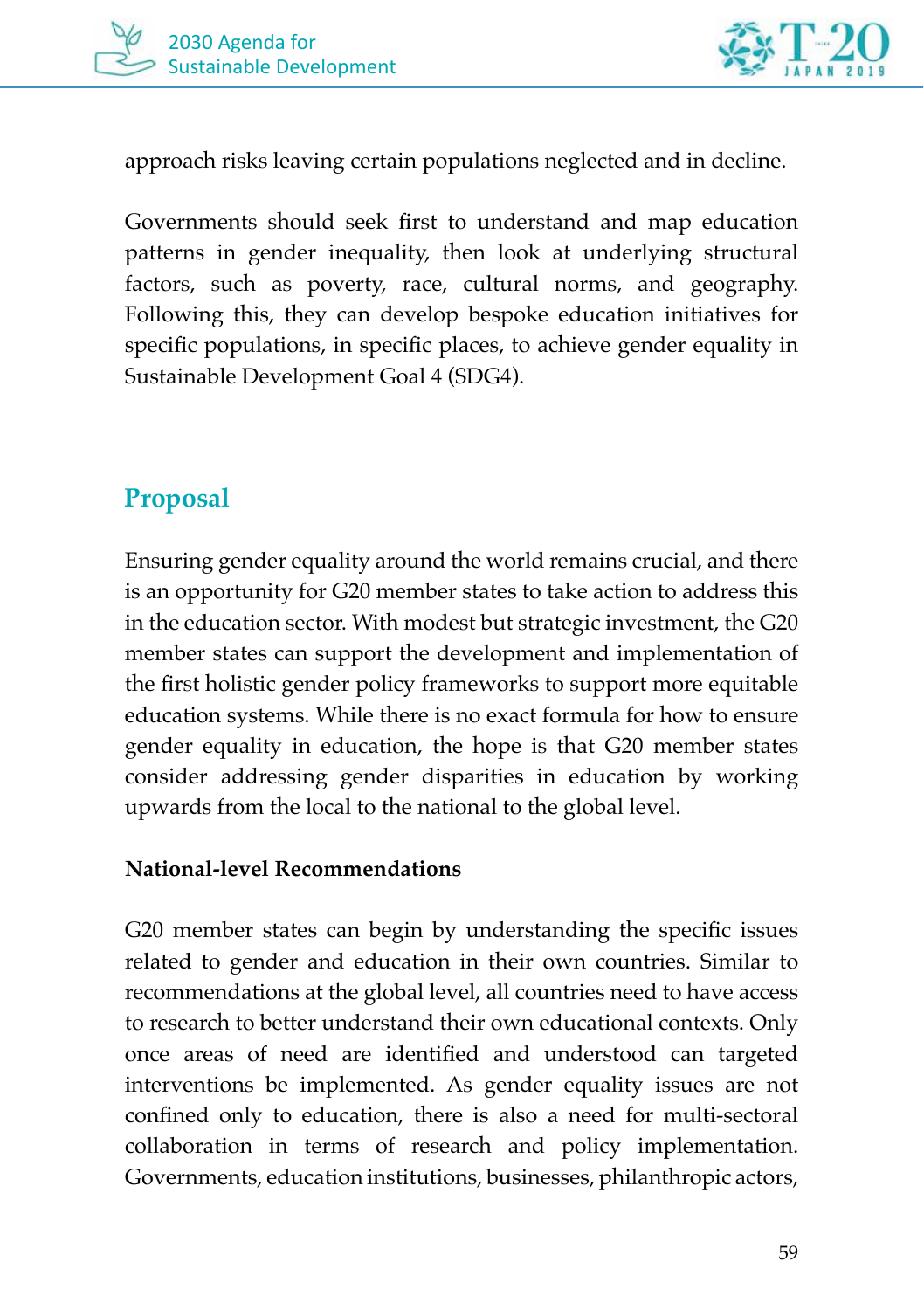



think tanks, civil society organizations, youth, and others need to work together if gender equality is to be achieved in and through education. Our recommendations are outlined in more detail below.

#### **Recommendation 1.1: Establish a national research fund to examine issues related to gender in education**

Governments have a responsibility to understand the various education landscapes in their own countries, and in order to do so, funds should be allocated to non-partisan research. At the country level, research should focus on mapping and understanding gender disparities, examining barriers, and identifying promising solutions to eliminate gender disparities in education.

Research first needs to map educational issues related to gender in order to better understand what and where the most pressing issues are and determine if these issues are linked to associated underlying structural factors, such as poverty, race, and/or geography. Next, research needs to identify what barriers to success in education exist for marginalized girls or boys. Finally, national-level research should also identify existing promising programs and policies in the local context as well as examine other countries that have been successful in reducing the gender gap in education.

#### **Recommendation 1.2: Formulate and implement targeted policies to address particular gender issues**

Using the research, appropriate gender policies should then be designed and formulated to fit country-specific needs. These policies may include addressing issues related to a range of areas, including infrastructure, teacher training and recruitment, curriculum design and development, or parental involvement (see Table 1). For example, policies linked to infrastructure may include developing water and sanitation systems in schools, as girls have been found be absent from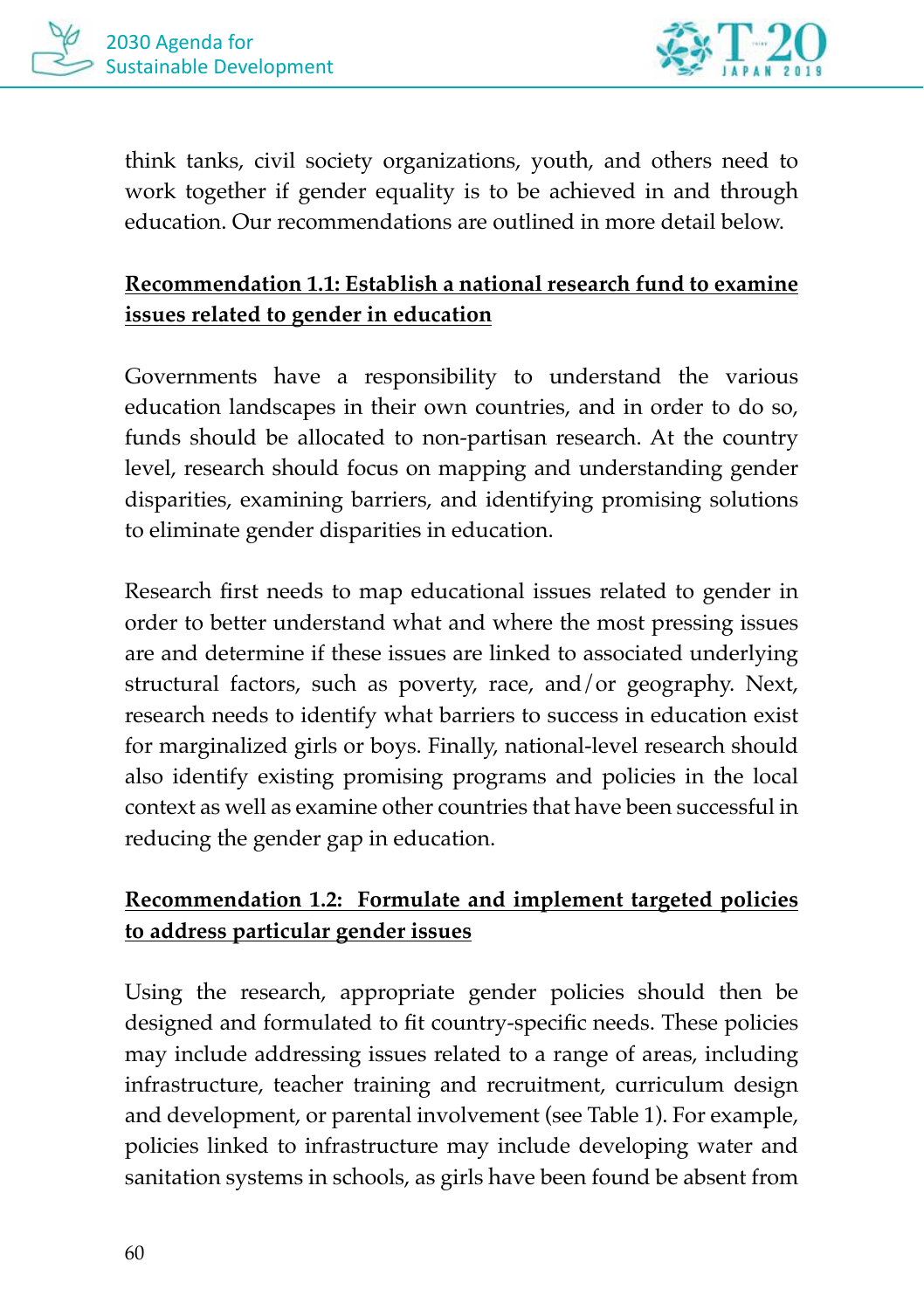



school due to inadequate access to toilets (Birdthistle, Dickson, Freeman, & Javidi, 2011). Similarly, schools can be spaces where boys are exposed to and unprotected from violence (Barker et al., 2012), and as such teachers could be trained on how to identify, respond to, and prevent such issues (Antonowicz, 2010). Child labor also represents a barrier to education for poor girls and boys, and governments could design policies to increase school enrollment and attendance, potentially through initiatives around educating parents on the benefits of education and by introducing legal frameworks to prevent child labor (Sakamoto, 2006: UNICEF, 2006)

| <b>Focus Area</b>       | Example                                                                                                                                                                       |
|-------------------------|-------------------------------------------------------------------------------------------------------------------------------------------------------------------------------|
| Infrastructure          | • Provide schools with access to safe drinking water<br>and gender-specific sanitary facilities (e.g., toilets) that<br>offer privacy for students                            |
|                         | • Found to decrease school absenteeism, especially<br>for girls in developing countries (Birdthistle et al.,<br>2011; Jasper, Le, & Bartram, 2012)                            |
|                         | • Ensure that schools in the hardest-to-reach<br>communities are easily accessible                                                                                            |
|                         | • Particularly important for girls as they are more<br>vulnerable to physical and sexual violence while<br>making long commutes to school (UNICEF, 2004)                      |
| <b>Teacher training</b> | • Provide targeted teacher training to eliminate gender<br>bias (GEM Report Team, 2018b; Swedish International<br>Development Cooperation Agency [SIDA], 2017)                |
|                         | • Train teachers on how to identify, respond to, and<br>prevent issues afflicting (or affecting) specific genders                                                             |
|                         | • In schools, boys are most exposed to school based<br>violence (Barker et al., 2012)                                                                                         |
| Educator<br>recruitment | • Ensure gender equity in the teaching profession                                                                                                                             |
|                         | • E.g., attract more males to be primary teachers<br>(McGrath & Sinclair, 2013)                                                                                               |
|                         | ∘ E.g., recruit more female instructors to teach in<br>science, technology, engineering, and mathematics<br>(STEM) subjects, where appropriate (Bettinger $\&$<br>Long, 2005) |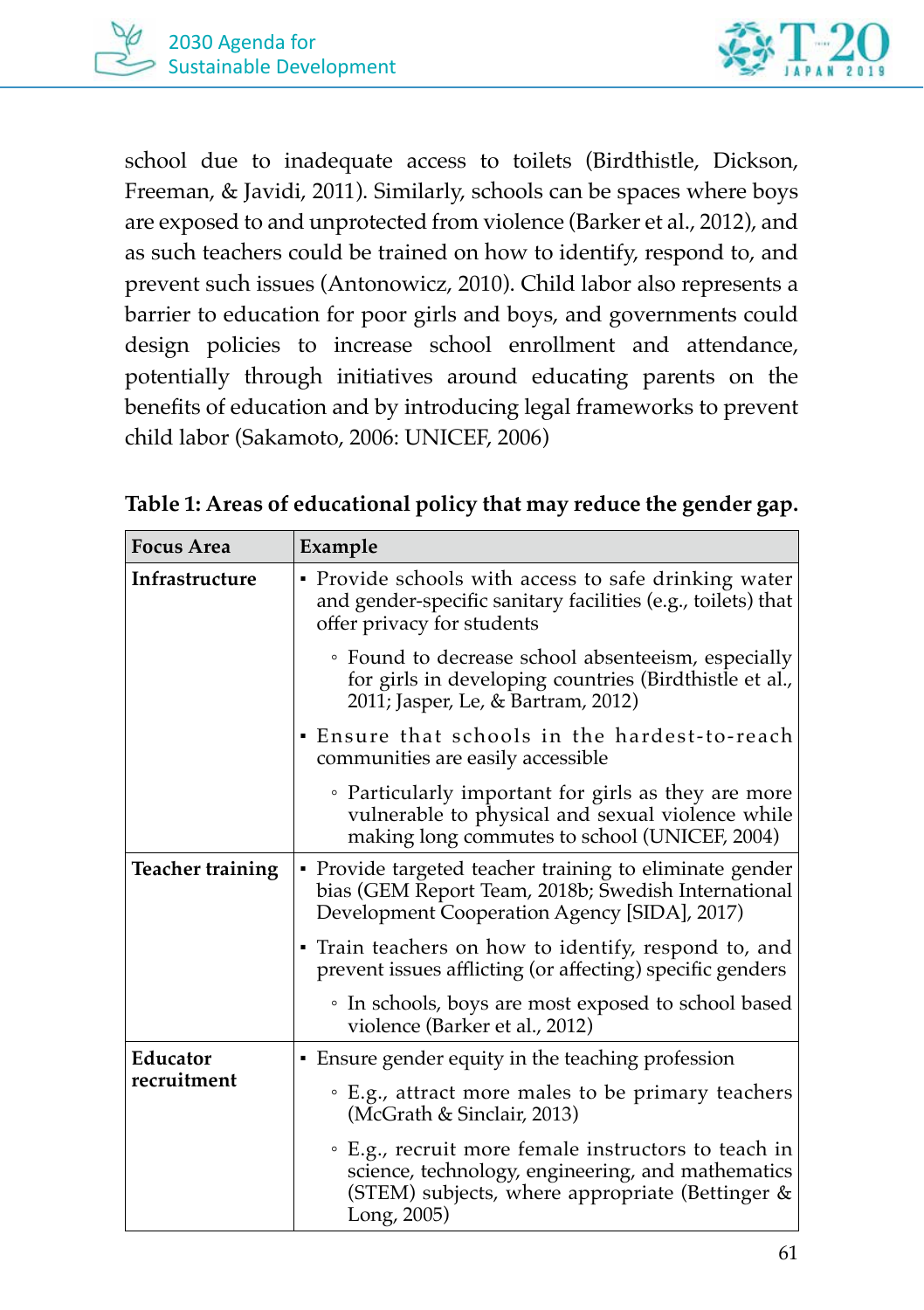

| Curriculum<br>design and<br>development                     | • Ensure that curricula are gender-equitable                                                                                                                                            |
|-------------------------------------------------------------|-----------------------------------------------------------------------------------------------------------------------------------------------------------------------------------------|
|                                                             | • Both girls and boys should be presented positively<br>within curricula to prevent and combat gender<br>stereotypes (Global Partnership for Education,<br>2016; SIDA, 2017).           |
|                                                             | • Curricula should encourage both boys and girls to<br>pursue STEM subjects                                                                                                             |
|                                                             | • Provide all children with the same national curriculum<br>regardless of gender                                                                                                        |
|                                                             | • Found to prevent children of one gender from<br>being channeled into "lower status" subjects and<br>reduce pre-existing teacher prejudices (Akpakwu<br>& Bua, 2014)                   |
| Parental<br>involvement                                     | • Enact policies designed to encourage quality parental<br>involvement of both fathers and mothers (Guo et al.,<br>2018; NASUWT, 2014; Sosu & Ellis, 2014)                              |
|                                                             | • Father involvement reinforces the importance<br>of education and subsequently children's<br>engagement in education, particularly for boys<br>(Kadar-Satat, Szaboki, & Byerly, 2017)  |
|                                                             | • Parents' level of education and their concern for<br>their children's well-being are associated with<br>child labor rates (Sakamoto, 2006)                                            |
| Extracurricular<br>activities and<br>awareness<br>campaigns | • Provide activities outside of school, targeted at<br>reducing gender gaps                                                                                                             |
|                                                             | · E.g., mentorship programs                                                                                                                                                             |
|                                                             | • Implement awareness initiatives tailored to gender<br>issues                                                                                                                          |
|                                                             | • E.g., launch campaigns to promote the value of<br>education in areas with high dropout rates for girls<br>or boys (UNICEF, 2005)                                                      |
| Cultural values<br>and societal<br>norms                    | · Develop policies to address cultural norms and<br>harmful practices that keep boys or girls out of school                                                                             |
|                                                             | ◦ E.g., address issues such as early marriage, teenage<br>pregnancy, female genital mutilation and breast<br>ironing that negatively impact girls education<br>(Banda & Agyapong, 2016) |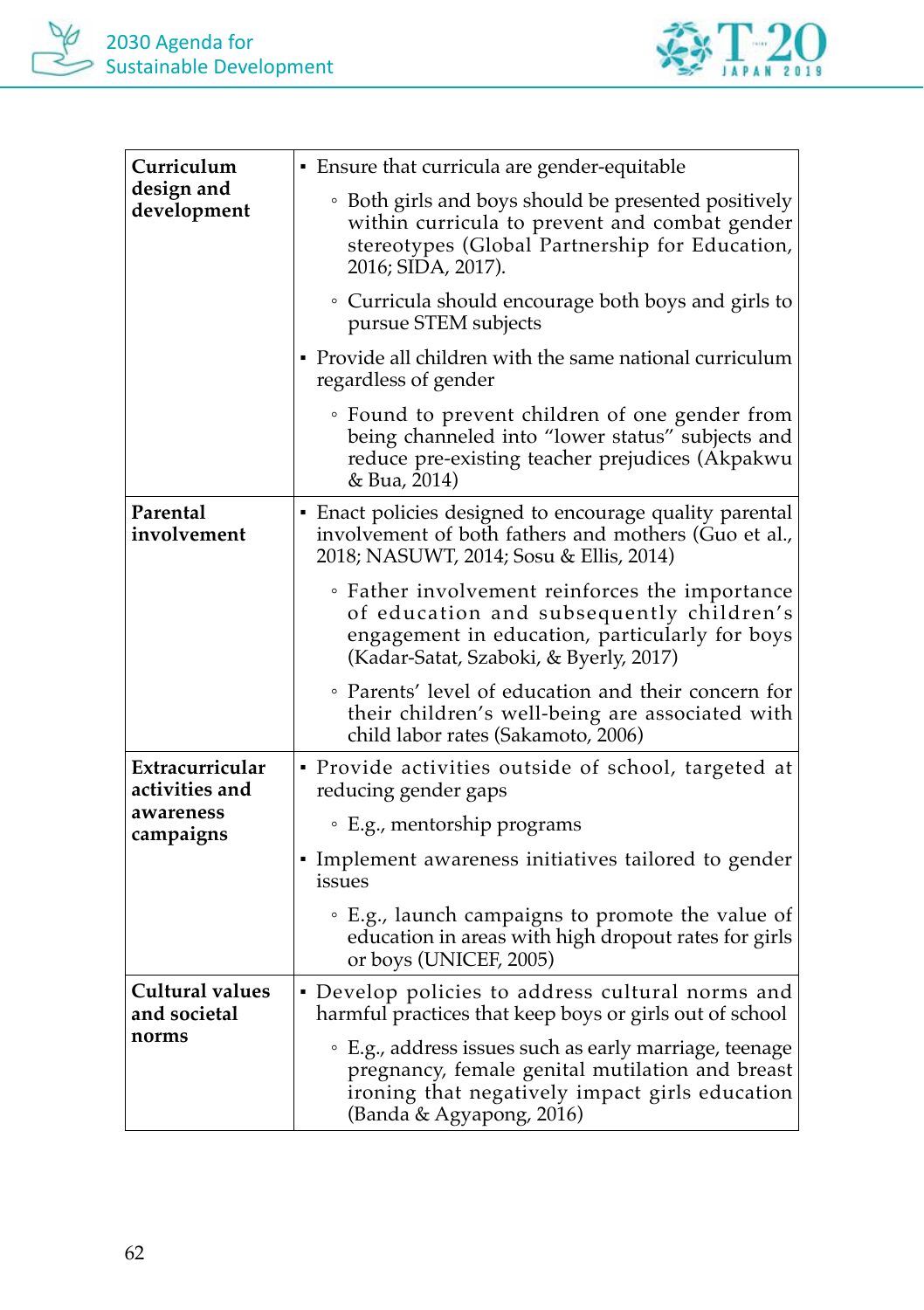

Gender-specific programs may also be implemented to support the girls or boys most in need. For example, several Balkan countries introduced the Young Men Initiative (YMI) which targets vocational secondary schools and disengaged boys within them in an effort to redefine manhood and promote healthier masculinities (Namy et al., 2015). Through using educational workshops, residential retreats, and a social marketing campaign, YMI has provided additional support for boys in education outside of the traditional school environment. Research on YMI suggests that boys who participated in the Initiative showed increased gender-equitable attitudes, exhibited reduced levels of violence, and a strengthened sense of civic engagement (Namy et al., 2015). Policymakers should share such success stories, in addition to lessons learned.

#### **Recommendation 1.3: Encourage multi-sectoral collaboration**

Gender inequality will not be eliminated without broad support from both within and outside of the education sector. Thus, there should be concerted effort to collaborate across government entities, as well as with education institutions, think tanks, businesses, philanthropic organizations, social welfare organizations, civil society, and other relevant bodies when appropriate. For example, as education has a direct link to the labor market, it makes sense to partner with entities such as ministries of labor to explore the linkages (or lack thereof) between education and the labor market as they relate to challenges for women and men.

### **Recommendation 1.4: Implement targeted polices to close gender gaps in science, technology, engineering, and mathematics (STEM) fields and in reading**

G20 countries must pay close attention to STEM education and reading outcomes in their countries as there are often marked gender disparities related to participation and achievement in these subjects.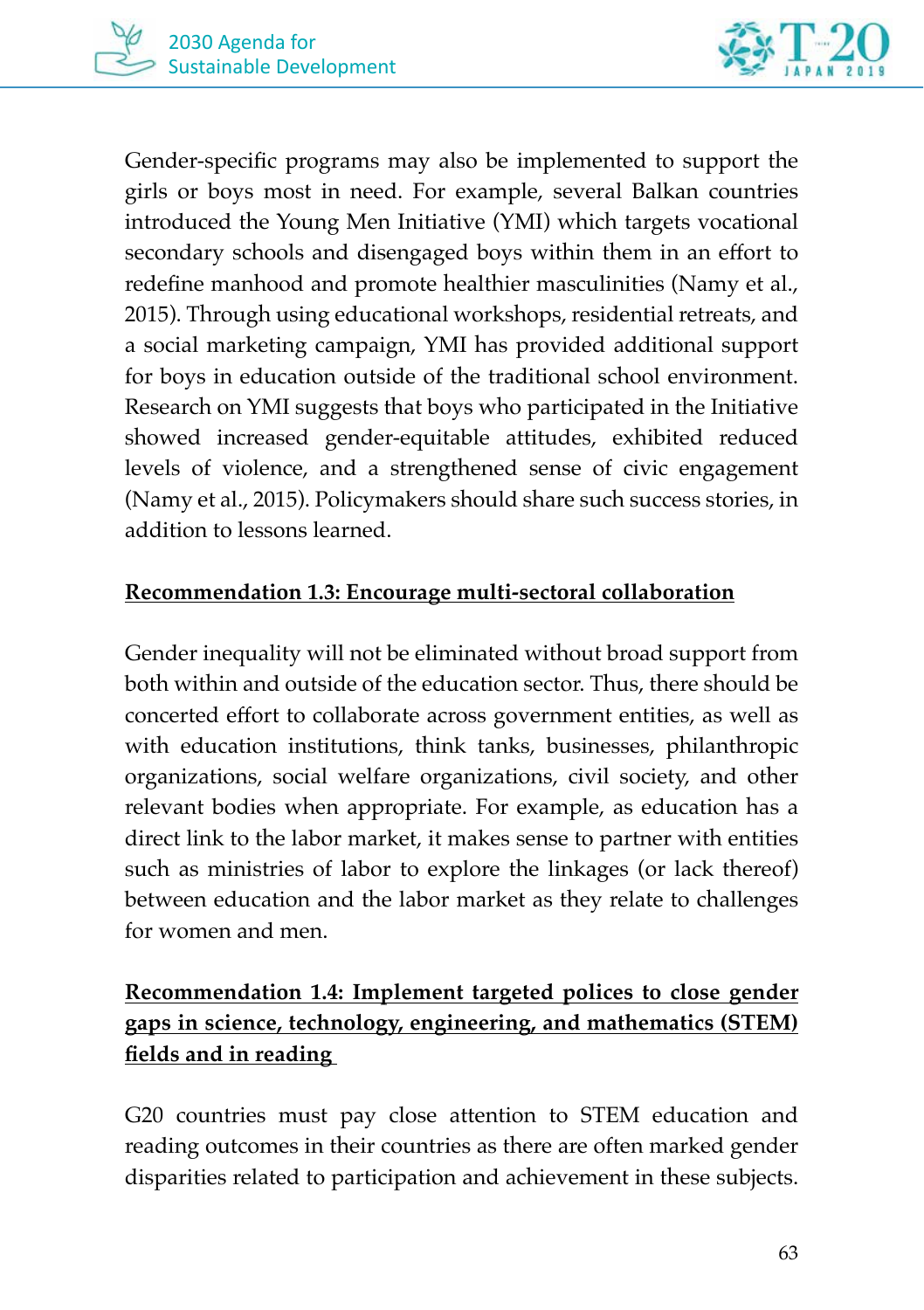

At a global level, girls are less likely to study STEM subjects or subsequently enroll or take up career paths in related fields (Chavatzia, 2017; UNESCO, 2018). However, in the case of reading, boys consistently underperform in comparison to girls. In the 2015 Programme for International Student Assessment, in every country, boys scored less than girls on average in reading (OECD, 2016). Domestic narratives and policies around girls pursing STEM and boys' achievement in reading need to better communicate the importance of the ability to be able to, create, think, use and develop innovative solutions to address local and global challenges. At a global level, G20 countries can also commit to supporting international agendas like the Incheon Declaration and Framework for Action (UNESCO, 2016) and the Addis Ababa Action Agenda (United Nations, 2015), both of which call for equality and increased investments in STEM education in order to ensure those entering the workforce are equipped with the skillsets required for jobs of the future

#### **Global-level Recommendations**

Globally, education policies need to be designed to better support gender equality in education. While there has been a shift in the global agenda for gender education equality with advent of the SDGs namely in moving away from a narrower focus on girls' education to a broader appreciation for gender equality more holistically—there is still more to be done to ensure that all girls and boys receive the support they need. Although there should be a sustained effort to target the systematic marginalization of women and girls, there must also be an appreciation of the issues facing men and boys. The two recommendations outlined below focus on ensuring equitable approaches to education; firstly, through forming a global coalition to understand and actively implement relevant policies targeting gender disparities in education and secondly, through mobilizing and pooling resources for the most vulnerable.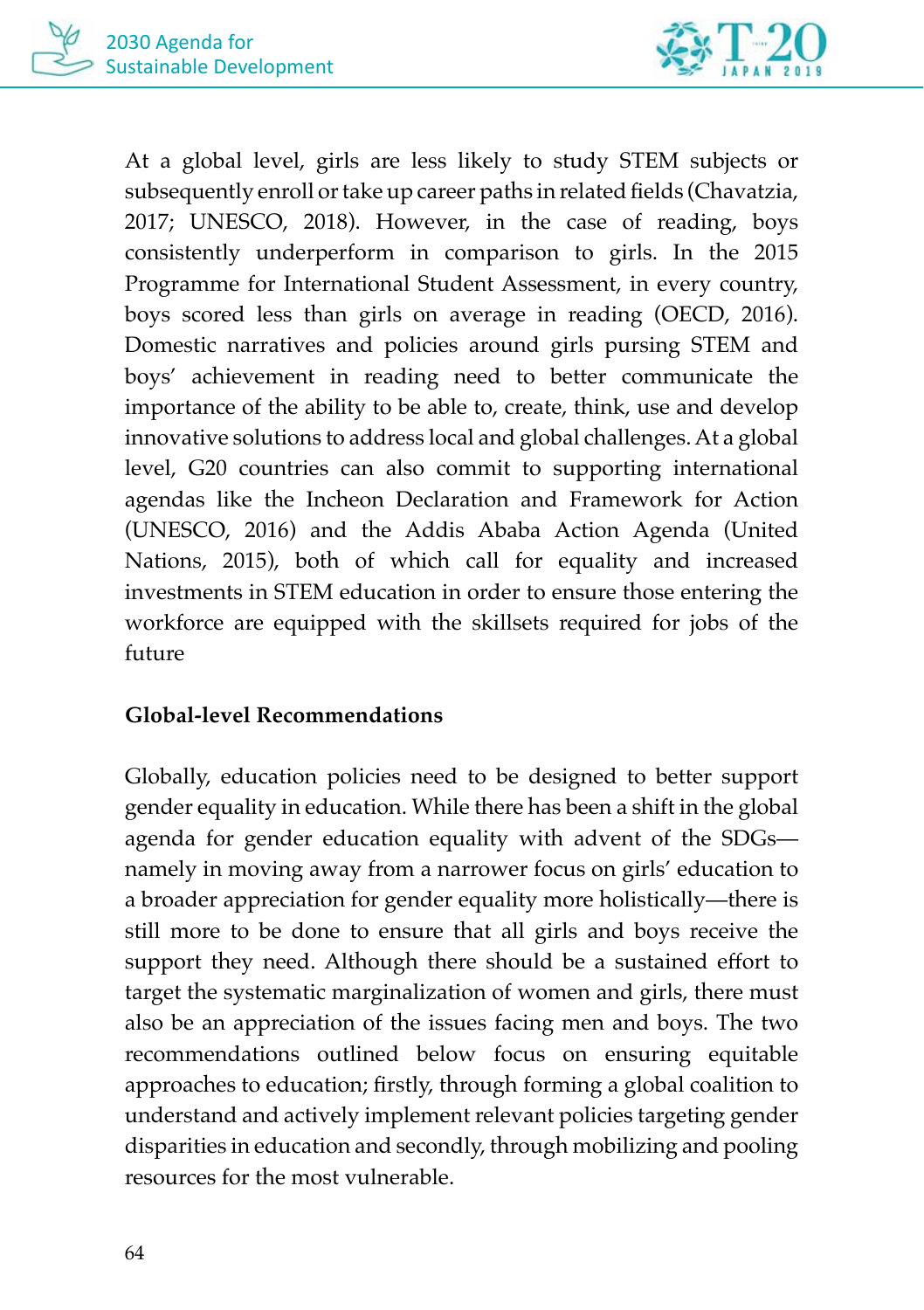

### **Recommendation 2.1: Establish a Global Coalition for Gender Equality in Education**

The G20 is in a unique position to establish a Global Coalition for Gender Equality in Education. Three key aims of this body would be to: i) support research on gender disparities in education, ii) hold governments accountable for gender equality in education, and iii) convene key actors to share the latest findings in research and practice.

i) To start, the Coalition would commission research related to developing gender and education indicators, mapping the gender landscape, tracking progress made toward achieving SDG 4 as it relates to gender, and identifying future research and policy areas. Although there is enough data available to report on gender issues in education, the ability to track gender equality is limited. Researchers have found that for many of the global indicators, additional methodological work is needed, and the SDG 4 monitoring framework should be broader (see GEM Report Team, 2018b). Thus, research into existing and new indicators could strengthen the monitoring framework. Expanded areas of focus could include values and attitudes, teaching and learning practices, and laws and policies (GEM Report Team, 2018b; Unterhalter, Exzegwu, Heslop, Shercliff, & North, 2015).

Research commissioned by the Coalition should also examine existing and emerging issues in gender in education as they relate to SDG 4. This should explore cross-cutting issues related to barriers in education for girls and boys, identifying overlapping issues and those that are gender- specific. The Coalition would be responsible for making findings widely available to inform policymakers, academics, and other stakeholders.

ii) Secondly, the Global Coalition for Gender Equality in Education would assist governments with upholding their obligations to the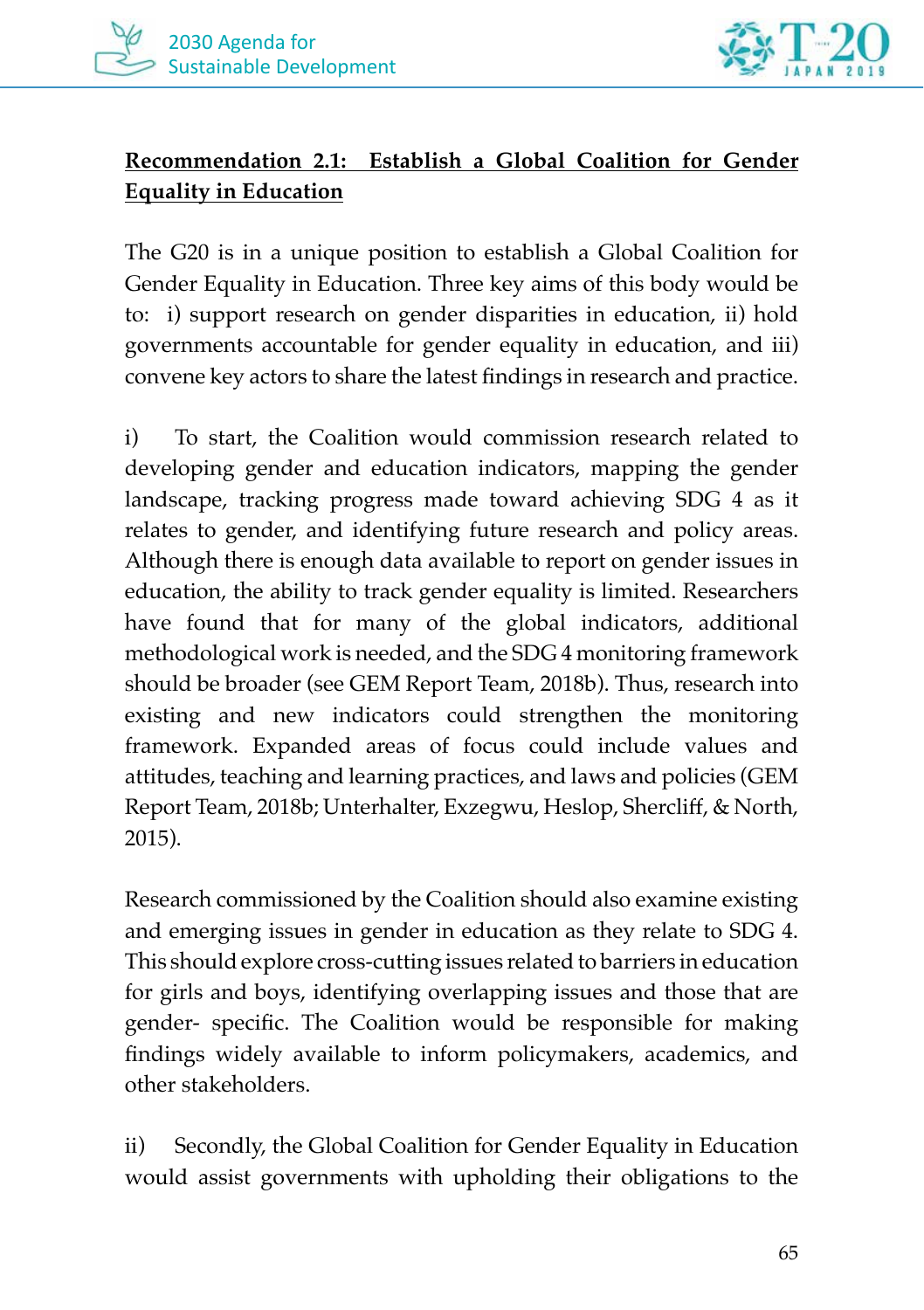

Education 2030 Framework for Action, the international community's roadmap towards achieving SDG 4 (GEM Report Team, 2018b). In addition, the Coalition would encourage G20 member states to initiate new international treaties on gender in education and create associated formal mechanisms to hold governments accountable. It would also encourage G20 member states to support their counterparts struggling to enact and enforce relevant policies, which may include countries affected by conflicts or natural disasters.

iii) Finally, a third core mandate of the Coalition would be to facilitate the convening of policymakers, academics, practitioners, and other stakeholders in order to exchange information through targeted events and platforms. Some possible avenues to facilitate such exchanges could include symposia, meetings adjacent to pre-existing events, and/or an online sharing portal. Such facilitation would support a sharing of best practices and the adoption of strategic gender education policies at the state, regional, and global levels.

## **Recommendation 2.2: Increase funding for initiatives in education to address gender needs within vulnerable populations, including refugees**

G20 member states can collectively increase support for the most vulnerable populations in education, as these groups are not only in the greatest need but gender issues in education can also be particularly pronounced for them. If policymakers are to advance SDG 4's aim of leaving no one behind, then they should invest more heavily in quality education for those who are most vulnerable, including and especially in countries with refugee populations. For example, in 2011 in Pakistan, the national primary net enrollment rate was 71%; however, for Afghan refugees it was less than half at 29% (GEM Report Team, 2018c). Within that subgroup, 39% of Afghan refugee boys were enrolled in comparison to only 18% of Afghan refugee girls (GEM Report Team, 2018c). While in 2017, USD 450 million was given in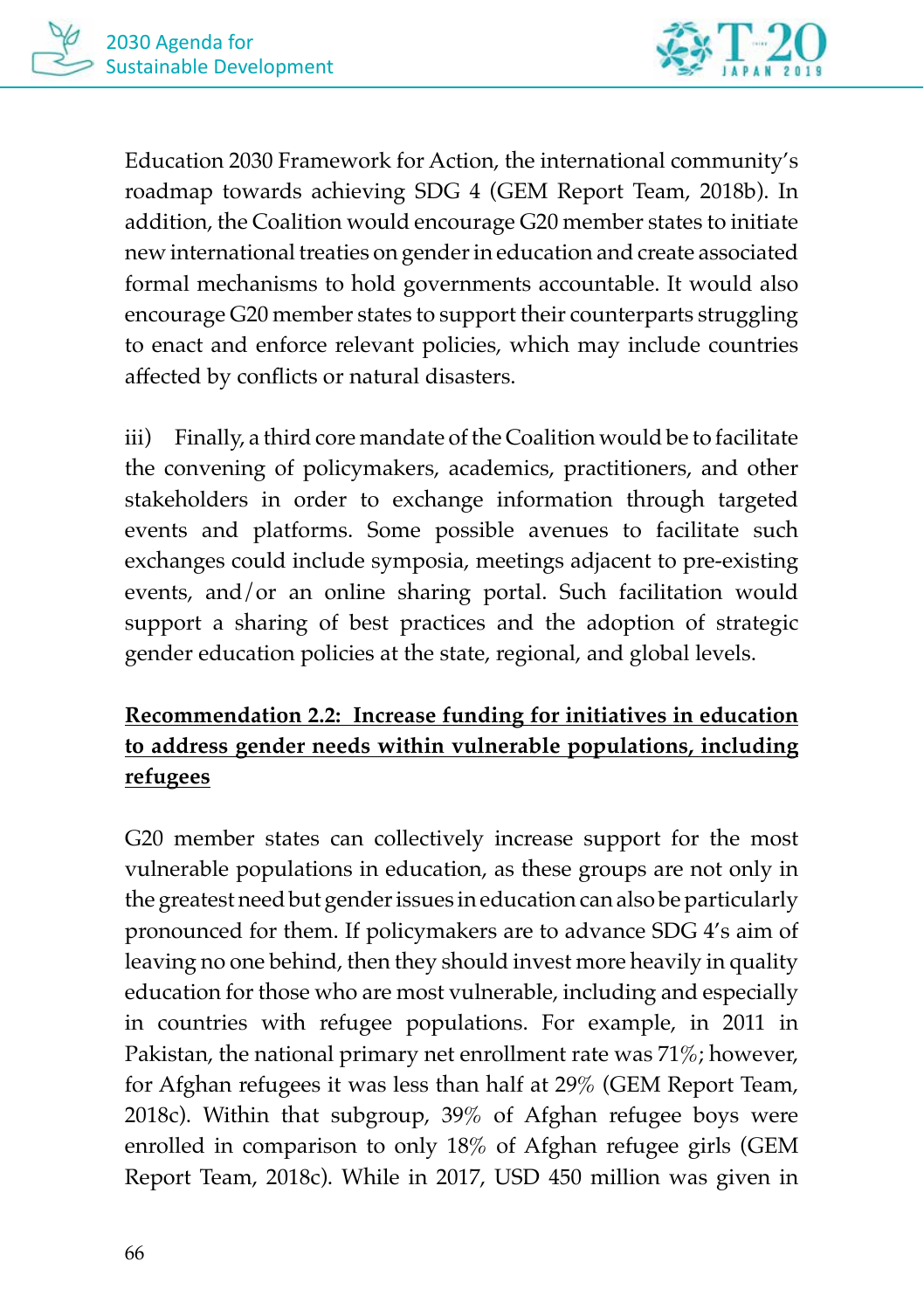

global humanitarian funding to education, this amount was only 2.1% of total humanitarian aid and fell short of the 4% target (GEM Report Team, 2018c). G20 member states can make a united effort to improve provisions and increase funding<sup>4</sup>, as many refugee host countries cannot provide the necessary educational provision alone.

Those from low socioeconomic status (SES) backgrounds constitute another vulnerable group, and the intersection of poverty and gender deserves greater attention from policymakers. Gendered labor expectations can pull low SES boys out of school and push them into unskilled labor jobs where secondary school completion is not a requirement, and differences have also been found in terms of academic achievement levels of girls and boys when they come from the poorest segments of the population (David, Albert, & Vizmanos, 2018; GEM Report, 2018b; Ridge, Kippels, & Chung, 2017). Governments can prioritize financing education for such populations. If there is a heightened global effort to invest in the education of vulnerable populations, this would boost development and economic growth at national and international levels (GEM Report Team, 2018c).

#### **Conclusion**

Significant advances have been made in education over the past two decades as near universal primary education has been achieved and education is now accessible to many sections of society that were previously excluded, including girls. Moving forward, policymakers must recognize and understand existing gender issues in education in their specific contexts and correspondingly implement evidencebased policies to establish more equitable, quality education systems. Only after this will they develop societies where everyone can be an active and productive citizen.

<sup>&</sup>lt;sup>4</sup> Two avenues for supporting populations in need include the International Finance Facility for Education (IFFEd) and Education Cannot Wait (ECW).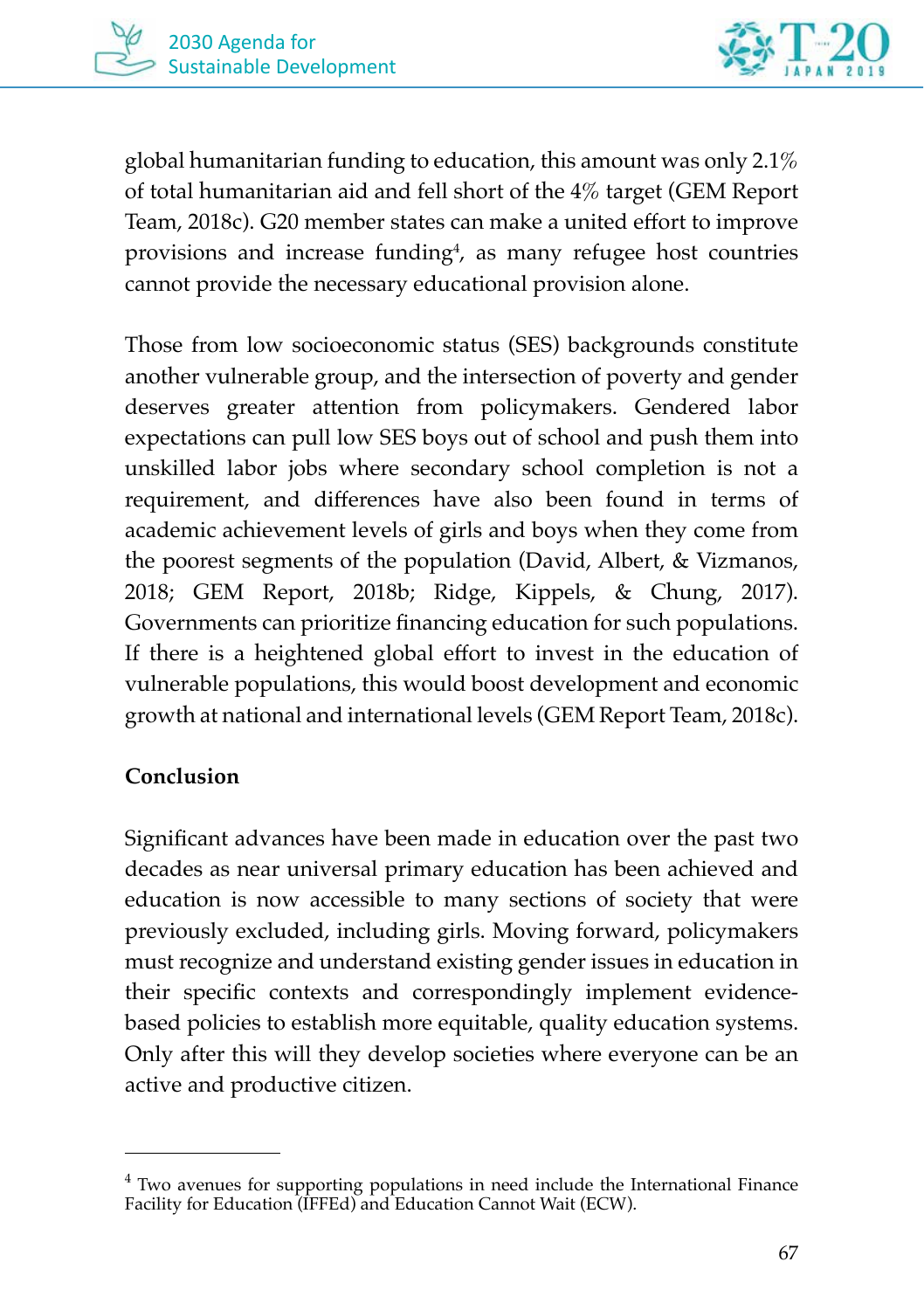



## **References**

- Akpakwu, O. C., & Bua, F. T. (2014). Gender equality in schools: Implications for the curriculum, teaching and classroom interaction. *Journal of Education and Practic*e, *5*(32), 7-12.
- Antonowicz, L. (2010). Addressing violence in schools: Selected initiatives from West and Central Africa. Save the Children/ ActionAid/PLAN/UNICEF. Retrieved from http://www. unicef.org/wcaro/VAC\_Report\_english.pdf
- Barker, G., Verma, R., Crownover, J., Segundo, M., Fonseca, V., Contreras, J. M., … & Pawlak, P. (2012). Boys and education in the Global South. *Boyhood Studies, 6*(2), 137-150.
- Banda, J., & Agyapong, P. (2016). An agenda for harmful cultural practices and girls' empowerment. *Retrieved from* https://www. cgdev.org/sites/default/files/agenda-harmful-culturalpractices-and-girls-empowerment.pdf
- Bettinger, E. P., & Long, B. T. (2005). Do faculty serve as role models? The impact of instructor gender on female students. *American Economic Review*, *95*(2), 152-157.
- Birdthistle, I., Dickson, K., Freeman, M., & Javidi, L. (2011). *What impact does the provision of separate toilets for girls at schools have on their primary and secondary school enrolment, attendance and completion? A systematic review of the evidence*. London, UK: EPPI-Centre, Social Science Research Unit, Institute of Education, University of London.
- Chavatzia, T. (2017). Cracking the code: Girls' and women's education in science, technology, engineering and mathematics (STEM). France. Retrieved from https://euagenda.eu/upload/ publications/untitled-137226-ea.pdf
- David, C. C., Albert, J. R. G., Vizmanos, J. F. V. (2018). *Boys are still left behind in basic education*. Quezon City, Philippines: Philippine Institute for Development Studies. Retrieved from https://pidswebs.pids.gov.ph/CDN/PUBLICATIONS/ pidspn1820.pdf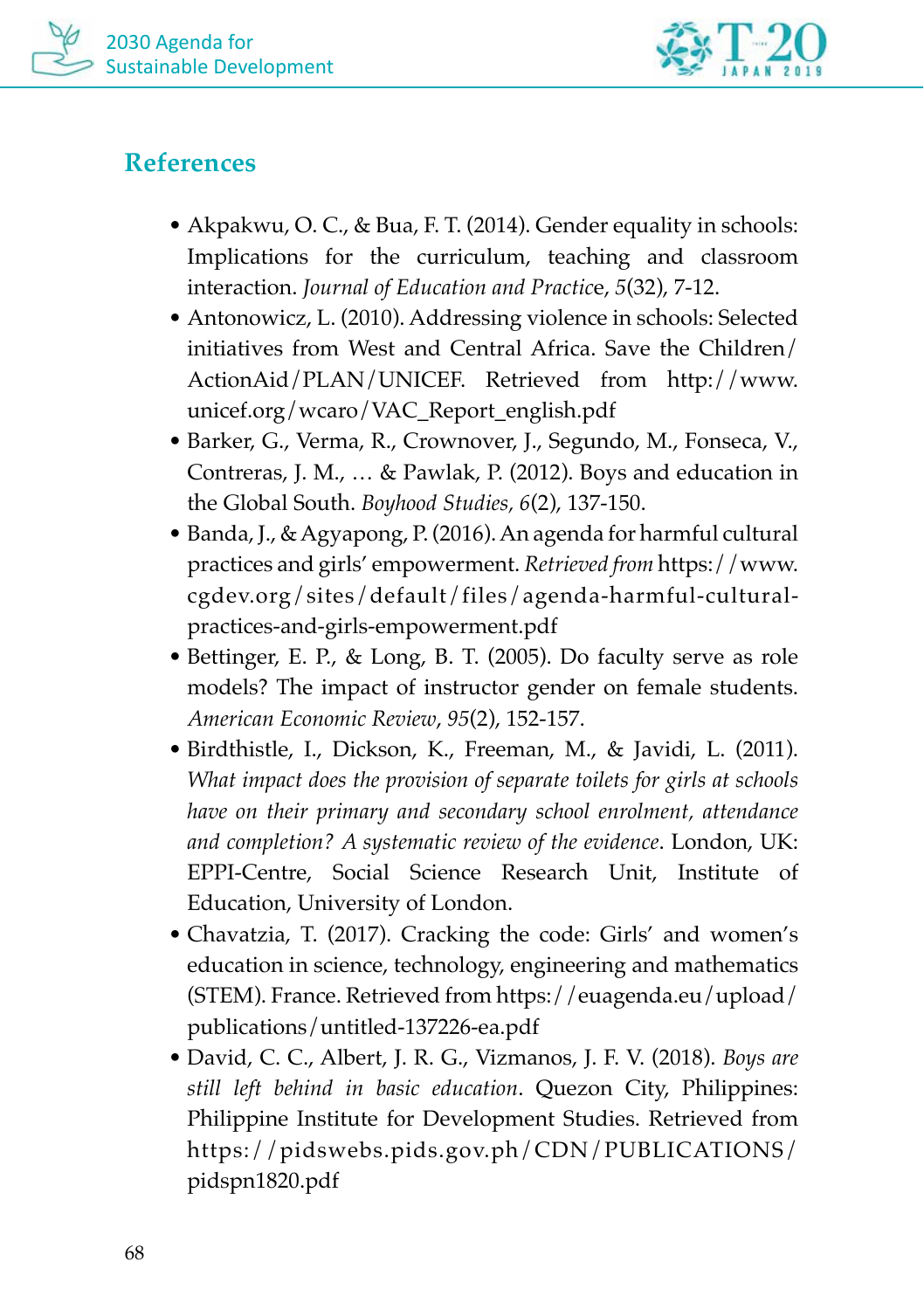

- Global Education Monitoring Report Team. (2018a). *Achieving gender equality in education: don't forget the boys* (Policy Paper 35). Paris, France: UNESCO. Retrieved from https://unesdoc. unesco.org/ark:/48223/pf0000262714
- Global Education Monitoring Report Team. (2018b). *Gender review. Meeting our commitments to gender equality in education*. Paris, France: UNESCO. Retrieved from http://www.ungei. org/resources/files/GEM\_Report\_Gender\_Review\_2018.pdf
- Global Education Monitoring Report Team. (2018c). *Global education monitoring report 2019: Migration, displacement and education: Building bridges, not walls*. Paris, France: UNESCO. Retrieved from https://unesdoc.unesco.org/ark:/48223/ pf0000265996
- Global Partnership for Education. (2016). *Gender equality policy and strategy 2016-2020*. Washington, DC: Author. Retrieved from http://www.globalpartnership.org/sites/default/ files/2016-06-gpe-gender-equality-policy-strategy.pdf
- Guo, X., Lv, B., Zhou, H., Liu, C., Liu, J., Jiang, K., & Luo, L. (2018). Gender differences in how family income and parental education relate to reading achievement in China: The mediating role of parental expectation and parental involvement. *Frontiers in Psychology, 9*. https://doi.org/10.3389/ fpsyg.2018.00783
- Jasper, C., Le, T., & Bartram, J. (2012). Water and sanitation in schools: a systematic review of the health and educational outcomes*. International Journal of Environmental Research and Public Health, 9*(8), 2772-2787. https://doi. org/10.3390%2Fijerph9082772
- Kadar-Satat, G., Szaboki, R., & Byerly, A. (2017). *Father involvement in primary schools: A pilot study in East Lothian*. Edinburgh, Scotland: Fathers Network Scotland. Retrieved from https://d3n8a8pro7vhmx.cloudfront.net/ fathersnetwork/pages/4041/attachments/ original/1505927385/170920\_ELFFSP\_FINAL\_report.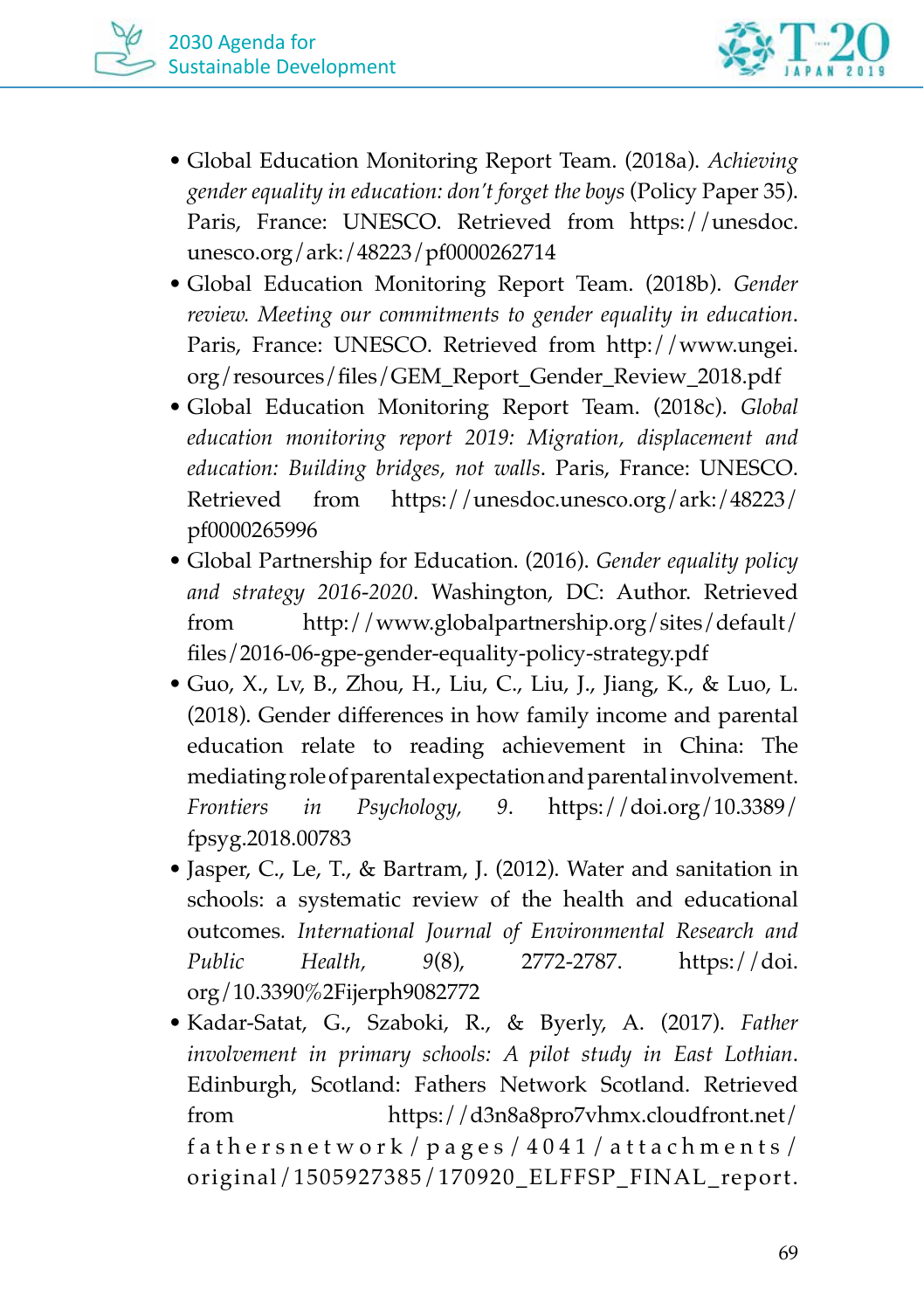

pdf?1505927385

- McGrath, K., & Sinclair, M. (2013). More male primary-school teachers? Social benefits for boys and girls. *Gender and Education, 25*(5), 531-547.
- Namy, S., Heilman, B., Stich, S., Crownover, J., Leka, B., & Edmeades, J. (2015). Changing what it means to 'become a man': Participants' reflections on a school-based programme to redefine masculinity in the Balkans. *Culture, Health & Sexuality, 17*(sup2), 206-222. https://doi.org/10.1080/13691058.2015.107 0434
- NASUWT. (2014). Education and gender equality: Learning lessons, moving forward. Document of conference held in London on Monday 17 November. Retrieved from https:// www.nasuwt.org.uk/asset/38860E51-FC2F-448E-9E4F8DF5D7D4EB01/
- Organisation for Economic Cooperation and Development [OECD]. (2016). PISA 2015 Results (Volume 1): Excellence and Equity in Education. PISA. Paris: OECD Publishing.
- Psaki, S. R., McCarthy, K. J., & Mensch, B. S. (2017). Measuring gender equality in education: lessons from trends in 43 countries. *Population and Development Review, 44*(1), 117-142. https://doi.org/10.1111/padr.12121
- Ridge, N. (2012). In the shadow of global discourses: Gender, education and modernity in the Arabian Peninsula. In G. Steiner-Khamsi & F. Waldow, (Eds.), *World yearbook of education 2012: Policy borrowing and lending in education* (pp. 311-328). New York, NY: Routledge.
- Ridge, N., Kippels, S., & Chung, J. B. (2017). *The challenges and implications of a global decline in the educational attainment and retention of boys*. Doha, Qatar: World Innovation Summit for Education. Retrieved from https://www.wise-qatar.org/sites/ default/files/rr.2.2017\_qasimi.pdf
- Sakamoto, S. (2006). Parental attitudes toward children and child labor: Evidence from rural India. Hitotsubashi University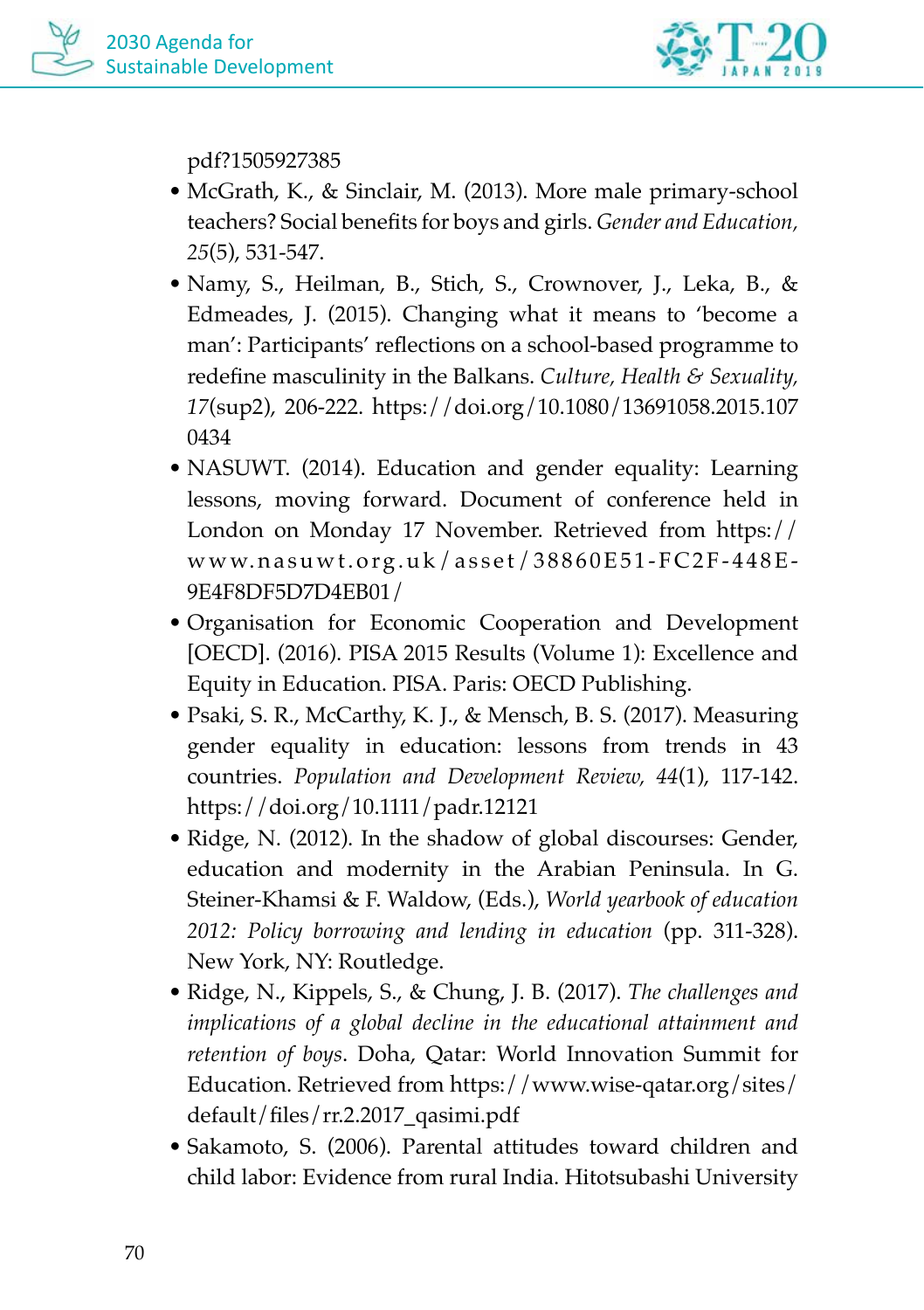

Repository. Retrieved from http://hermes-ir.lib.hit-u.ac.jp/rs/ bitstream/10086/13699/1/D05-136.pdf

- Sosu, E., & Ellis, S. (2014). *Closing the attainment gap in Scottish education*. York, UK: Joseph Rowntree Foundation. Retrieved from https://www.jrf.org.uk/sites/default/files/jrf/ migrated/files/education-attainment-scotland-full.pdf
- Swedish International Development Cooperation Agency. (2017). *Gender equality in the education sector – Focusing on issues of quality of education and completion*. Stockholm, Sweden: Author. Retrieved from https://www.sida.se/ contentassets/8603ffb013ff4fb7a662c3f4f5d0cc5b/tool\_ gender\_equality\_education\_sector\_june-2017\_c1.pdf
- UNICEF. (2004). *Strategies for girls' education*. New York, NY: Author. Retrieved from https://www.unicef.org/sowc06/ pdfs/sge\_English\_Version\_B.pdf
- UNICEF. (2005). Barriers to girls' education, strategy and interventions. New York, NY: Author. Retrieved from https:// www.unicef.org/teachers/girls\_ed/BarrierstoGE.pdf
- UNICEF. (2006). The State of the Worlds' Children 2007: Women and Children. New York, NY.
- United Nations. (2015). The Millennium Development Goals report 2015. Retrieved from www.un.org/ millenniumgoals/2015\_MDG\_Report/pdf/MDG%202015%20 rev%20(July%201).pdf
- United Nations. (2018). Sustainable Development Goal 4. Retrieved from https://sustainabledevelopment.un.org/sdg4
- United Nations Development Programme. (2018). Goal 4: Quality education. Retrieved from http://www.undp.org/ content/undp/en/home/sustainable-development-goals/ goal-4-quality-education.html
- Unterhalter, E., Exzegwu, C., Heslop, P., Shercliff, E., & North, A. (2015). *Training teachers and gender equality in Nigeria: Reflections on measurement and policy*. London, UK: British Council. Retrieved from https://www.britishcouncil.org.ng/